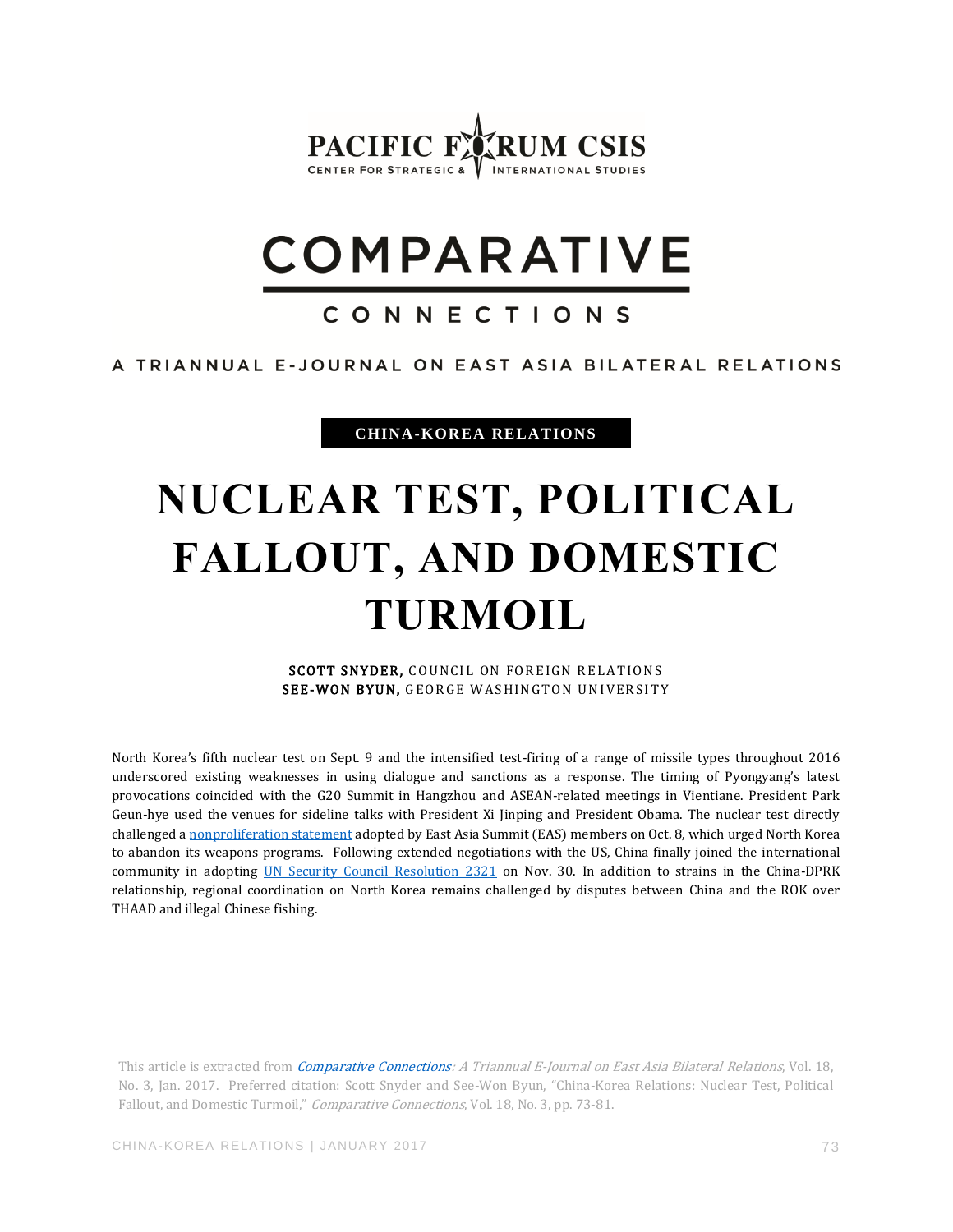#### Responding to North Korea's fifth nuclear test

North Korea's fifth nuclear test was immediately condemned by the UN Security Council and prompted telephone talks between PRC and ROK nuclear envoys Wu Dawei and Kim Hong-kyun on Sept. 10 and Foreign Ministers Wang Yi and Yun Byung-se on Sept. 14. Premier Li Keqiang had joined South Korean and other regional partners in calling for denuclearization at the 11th EAS on Sept. 8. In the days ahead of the test, Park Geun-hye also mobilized support for trilateral cooperation with the US and Japan through separate talks with President Obama and Prime Minister Abe Shinzo on Sept. 6-7 in Laos. Wu Dawei and Kim Hongkyun met in Beijing on Sept. 22 and again in Dec. 9 after the adoption of UN Security Council Resolution (UNSCR) 2321, pledging to fully implement the tougher resolution.

Although Premier Li in his Sept. 19 meeting with President Obama at the UN General Assembly affirmed China's resolve to strengthen the implementation of UN resolutions, President Park in he[r press conference](https://www.whitehouse.gov/the-press-office/2016/09/06/remarks-president-obama-and-president-park-republic-korea-after) with Obama earlier that month suggested a need for greater Chinese cooperation on enforcing sanctions. Foreign Minister Yun Byung-se ahead of nuclear security meeting in Vienna in December called for China's "constructive role" in implementing UN resolutions "without leaving a loophole," an apparent reference to exceptions made for livelihood-related trade under previous UNSCR\_[2270,](https://www.un.org/press/en/2016/sc12267.doc.htm) through which Pyongyang has been suspected of funding its weapons programs. UNSCR 2321 partially closed such loopholes, but both US and South Korean observers remain doubtful that tougher sanctions will significantly change Pyongyang's strategic calculations. A [Korea Development Institute](http://www.kdi.re.kr/kdi_eng/research/research_view.jsp?pub_no=14950&pg=2&pp=10&mcd=002001)  [\(KDI\) report](http://www.kdi.re.kr/kdi_eng/research/research_view.jsp?pub_no=14950&pg=2&pp=10&mcd=002001) in October argued that Pyongyang is unlikely to change policy course despite the estimated economic impact of sanctions, while other South Korean experts have raised concerns over North Korea's ongoing unofficial trade channels with China.

Even with the closing of existing gaps in the sanctions regime, diplomatic coordination on North Korea is constrained by the current status of Beijing's bilateral relations with Pyongyang and Seoul. Days after the nuclear test, DPRK ceremonial head of state Kim Yong Nam and Foreign Minister Ri Yong Ho passed through Beijing on Sept. 12 and 13 on their way to Venezuela for the Non-Aligned Movement (NAM) summit in Venezuela, with no reported meetings with Chinese officials. The absence of contacts in Beijing reinforced perceptions of Pyongyang's quest to diversify its

diplomatic partnerships with nonaligned counterparts. On the other hand, China's mounting opposition to Seoul's July decision to deploy the Terminal High Altitude Area Defense [\(THAAD\)](https://www.youtube.com/watch?v=S65JESDwUTU) missile defense system has highlighted the limits of Chinese cooperation with South Korea in dealing with the North's military threats. In a [statement](http://www.china-un.org/eng/gdxw/t1420805.htm) following the UN Security Council's vote on the latest resolution, PRC Ambassador to the UN Liu Jieyi called for an "immediate stop" to the THAAD deployment process, arguing that it "will in no way help realize denuclearizing the Korean Peninsula." Although Beijing called for fully implementing the new Resolution, Liu at a Security Council meeting on [Dec. 9](http://www.china-un.org/eng/dbtxx/ambliu/activities/t1424211.htm) also reaffirmed China's opposition to discussing DPRK human rights. As some Chinese experts suggested at an international conference held in Seoul in November, cooling China-ROK political ties and concerns over Washington's emerging isolationist orientation are likely to harden Chinese views of North Korea's importance to Beijing as a "strategic buffer zone."

#### China and South Korea's political fallout over THAAD and fishing

Political frictions over THAAD have undermined coordination on North Korea since Seoul's decision last July to deploy the system. South Korean officials on Nov. 6 indicated that the THAAD decision has led to the suspension of all high-level defense talks with Beijing, including a planned meeting between Defense Ministers Chang Wanquan and Han Min-koo, and military strategy talks at the vice defense minister-level that have been held regularly since 2011. Chinese objections intensified in November after the ROK Defense Ministry concluded an agreement to acquire the site for THAAD deployment from Lotte Group in the southeastern county of Seongju, where construction will begin in early 2017. After US Forces Korea Commander Gen. Vincent Brooks' affirmed the plans for THAAD's deployment, the Chinese Foreign Ministry on [Nov. 4](http://www.fmprc.gov.cn/mfa_eng/xwfw_665399/s2510_665401/t1412965.shtml) warned that it would counter the "strategic and security interests of countries in the region, including China." The PRC Foreign Ministry voiced its concerns in [September](http://www.fmprc.gov.cn/mfa_eng/xwfw_665399/s2510_665401/t1402904.shtml) after the Xi-Park summit in Hangzhou failed to resolve differences over THAAD, threatening "necessary measures to defend national security interests and regional strategic balance." Such views were **echoed** by Wang Qun, director general of the PRC Foreign Ministry's Arms Control Department, at an October meeting of the UN General Assembly. Chinese government officials did not attend the Seoul Defense Dialogue in September, reflecting Beijing's ongoing opposition to THAAD's planed deployment.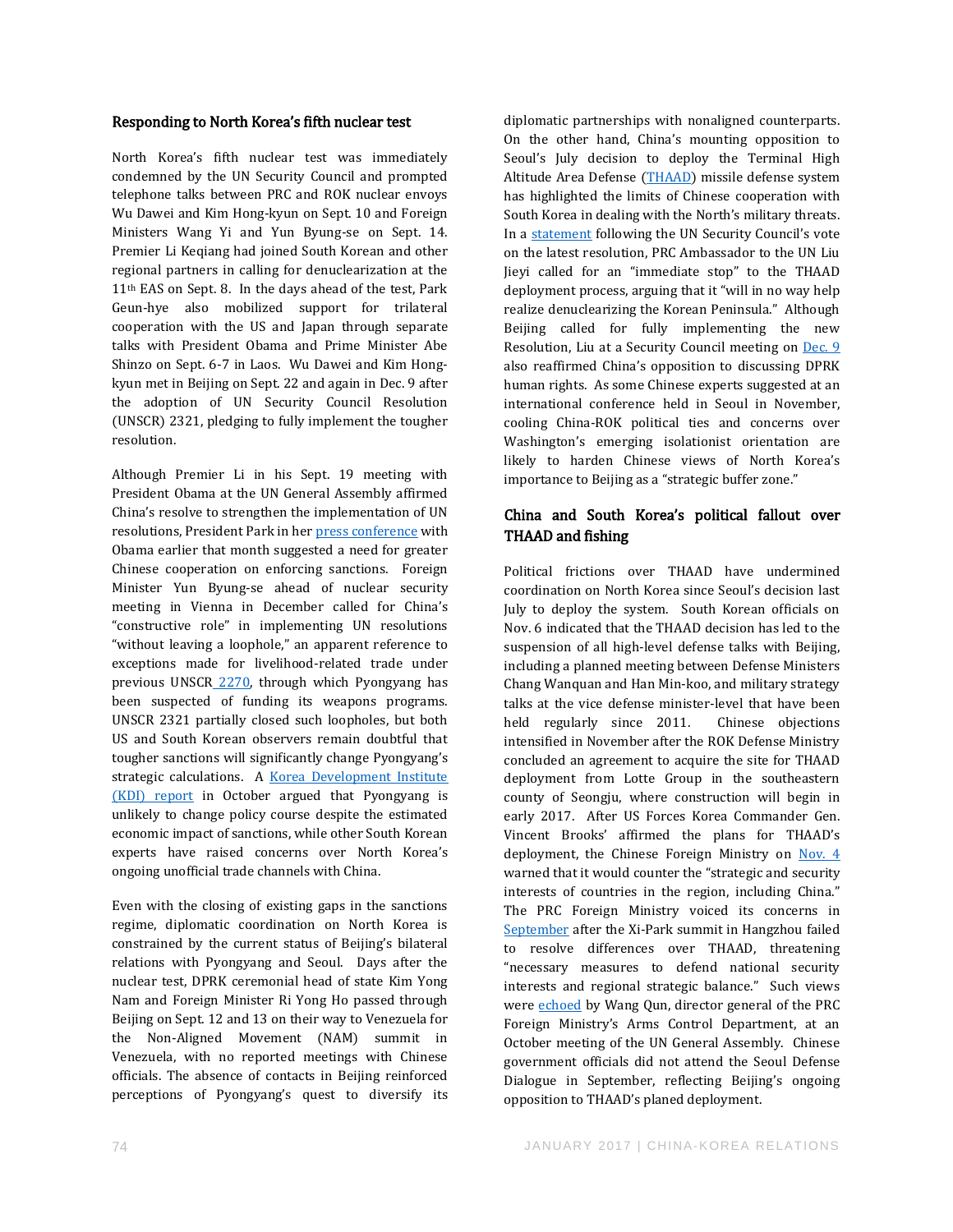In addition to their immediate priorities, the THAAD dispute has forced Beijing and Seoul to confront longerterm disagreements on North Korea, the US-ROK alliance, and broader regional security. In an interview with Yonhap News o[n Nov. 22](http://english.yonhapnews.co.kr/search1/2603000000.html?cid=AEN20161122002900315) an[d Nov. 17,](http://english.yonhapnews.co.kr/search1/2603000000.html?cid=AEN20161117005900315) Yang Xiyu of the China Institute of International Studies, and former head of the Foreign Ministry's Korean Peninsula issues office, raised the need to "rethink" the bilateral partnership given the likely change in the course of bilateral ties after THAAD deployment. He warned that China is preparing diplomatic and military countermeasures, accusing South Korea of "bringing in a tug-of-war between major powers into its own territory." Jin Jingyi of Peking University at a September forum in Seoul similarly projected "extreme pain" in China-ROK ties following the advancement of THAAD deployment plans, and a likely improvement in China's relations with Pyongyang. Beijing's frustrations over the missile defense system, however, have resulted in intensified US and South Korean demands for greater cooperation on North Korea. In his [statement](https://www.whitehouse.gov/the-press-office/2016/09/08/press-conference-president-obama-after-asean-summit) following the ASEAN-related meetings in September, President Obama urged Beijing to "work with us more effectively to change Pyongyang's behavior." As a Congressional [report](https://fas.org/sgp/crs/row/R41481.pdf) argued in October, Seoul's rejection of Chinese objections suggests strengthened strategic trust with the United States. However, growing calls within South Korea for nuclear armament also reflect domestic uncertainties over Washington's future security commitments on the Peninsula.

China renewed its criticisms of a "cold war mentality" on the Peninsula in response to Seoul's signing of an intelligence-sharing agreement with Tokyo on Nov. 23, two years after concluding a trilateral deal with the US in late 2014. In exchanges between Chinese and South Korean foreign ministries on the regional security implications, China's Foreign Ministry [claimed](http://english.chinamil.com.cn/view/2016-11/23/content_7374092.htm) that the deal "will further aggravate hostility and confrontation on the Korean Peninsula and add new insecurity and instability in Northeast Asia." Beijing raised similar concerns in October after Seoul, Washington, and Tokyo's decision to regularize missile-detection exercises that were first conducted in summer 2016. After the reopening of ROK-Japan talks on the intelligence-sharing pact, South Korean officials in October indicated that Seoul has also proposed talks on a similar deal with Beijing for the second time since 2012 to strengthen cooperation on countering DPRK military threats.

The THAAD dispute has been accompanied by an intensified exchange of hostilities over Chinese fishing in South Korea's exclusive economic zone (EEZ). The sinking of a ROK Coast Guard boat by an illegally operating Chinese fishing boat on Oct. 7 during a crackdown in the Yellow Sea triggered a series of formal complaints from Seoul. To protest what Coast Guard officials described as "attempted murder," South Korea's Foreign Ministry called in China's consul general in Seoul on Oct. 7 and 13 and PRC Ambassador Qiu Guohong on Oct 11. While South Korean lawmakers demanded tougher action and an apology from Beijing, the ROK Coast Guard on Oct. 11 pledged to resort to force against Chinese interference with law enforcement. Such warnings were put into action on Nov. 1 and Nov. 12, when ROK Coast Guard officials fired a machine gun to warn and seize two Chinese fishing boats and dispel 30 others. Dismissing Beijing's protest against the "violent" crackdown, the ROK Foreign Ministry called for more "effective" measures against illegal vessels and their "organized and violent" resistance.

Such confrontations clouded a three-day visit by PRC Assistant Foreign Minister Kong Xuanyou to South Korea on Oct. 19-21 to meet ROK Deputy Foreign Minister Kim Hyong-zhin and Vice Foreign Minister Lim Sung-nam, and to participate in working-level talks on EEZs in Busan. While Beijing appeared to step up its efforts in November to enforce compliance with maritime law and ROK inspections, South Korea's Coast Guard claimed that the proportion of illegally operating Chinese fishing vessels in the EEZ in the Yellow Sea that are actually seized amounts to merely 0.04 percent. Following the recent clashes, the  $16<sup>th</sup>$  round of bilateral fisheries talks in Beijing on Dec. 29 produced an agreement to reduce fishing quotas in each other's EEZs for 2017 and to take additional measures to crack down on illegal fishing.

#### China's trade and investment dealings with a sanctioned North Korea

South Korean analysts estimate that if UNSCR 2321 is fully implemented, North Korea's total export revenues will be cut by almost one third as a result of restrictions on North Korea's coal exports and bans on mineral exports. According to ROK government sources, the new resolution could reduce the North's foreign currency income by more than \$800 million per year, or more than a quarter of its estimated \$3 billion in total exports.

Growth in China-DPRK trade, however, has raised doubts over Chinese implementation of sanctions since the adoption of UNSCR 2270 in March against North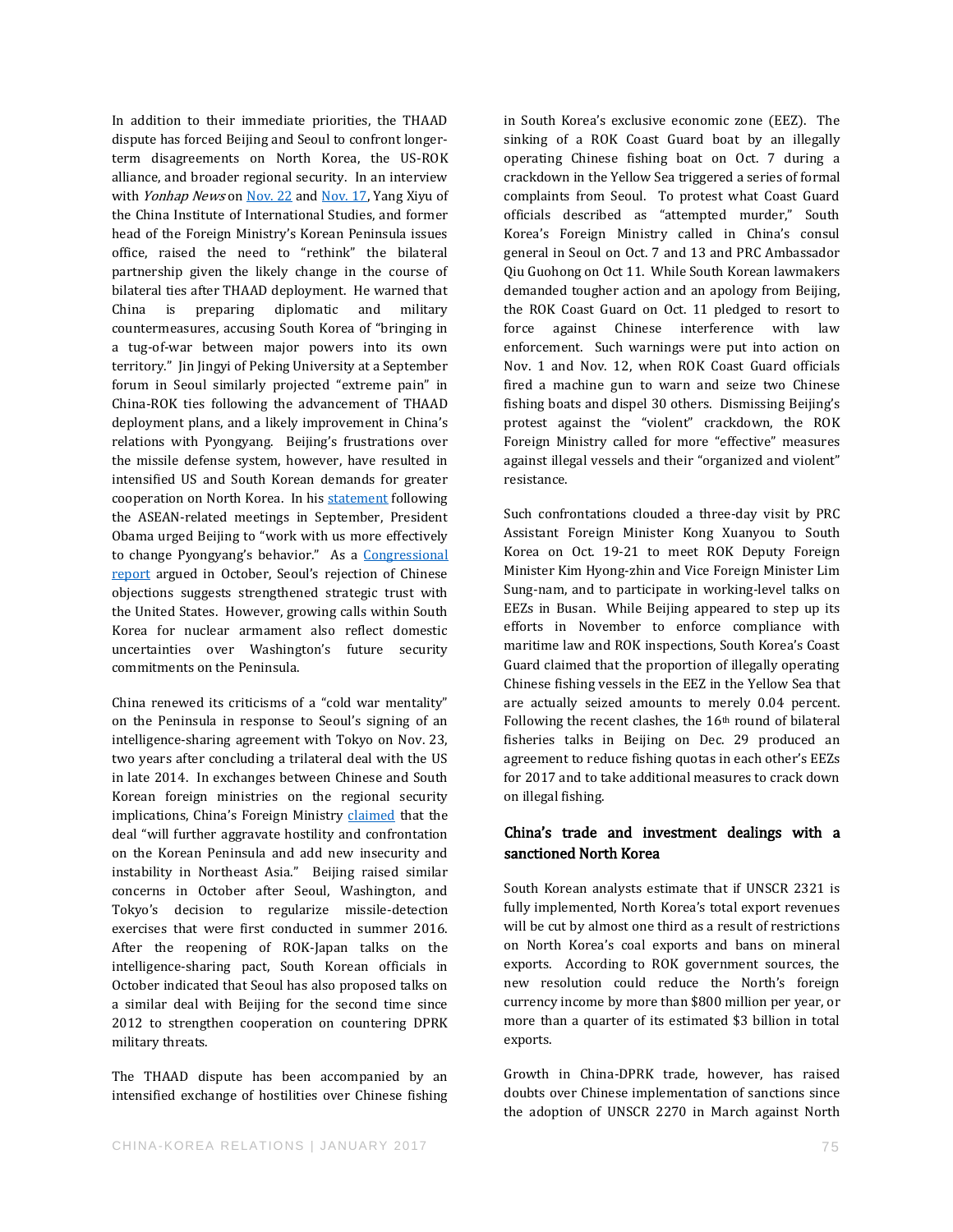Korea's January nuclear and missile tests. China's exports to and imports from North Korea increased by 42 percent and 19 percent respectively in August, reversing a general downward trend in trade since April. The volume of North Korea's coal exported to China reached its highest level since 1998. The Korea International Trade Association (KITA) reported a doubling of DPRK coal and other mineral exports to China in November, just ahead of the implementation of UNSCR 2321. In an apparent move to impose the tougher resolution, China's Ministry of Commerce and General Administration of Customs announced a temporary suspension of DPRK coal imports from Dec. 11 to 31. Despite China's trade ban on coal, iron, and iron ore under the previous resolution, coal trade with the North has been criticized as a circumvention of UN sanctions under exceptions applied to livelihoodrelated trade. In addition to China-DPRK coal trade, KITA has raised further concerns over an almost fourfold growth in China's export of jet fuel to the North in September, even though the March resolution (UNSCR 2270) prohibits UN member states from supplying jet fuel to the North except for humanitarian need or civilian passenger aircraft.

The upward trend in China-DPRK trade is countered by shrinking investment ties. New DPRK investment in China amounted to \$70,000 in 2015 according to KITA, the lowest officially-recorded level since 1997. Chinese investment in the North, meanwhile, reached \$41.21 million, falling for a third consecutive year since the 2013 nuclear test. The latest data reflects a 99 percent decline in DPRK investment in China since peaking at \$11.22 million in 2010, and a 61 percent decline in Chinese investment in the North since peaking at \$109.46 million in 2012. Construction activity on the China-DPRK border, however, suggests continued Chinese investment in cross-border projects. PRC Vice Foreign Minister Liu Zhenmin and DPRK counterpart Park Myong-guk led the third meeting of the Border Joint Commission in Pyongyang on Oct. 25-26, focused on border exchanges and control. The reported expansion of Chinese bank operations in Rason special economic zone is another potential violation of the UNSCR 2270, which prohibits UN member financial institutions from operating existing or new branches in the North.

Although negotiations on a new resolution against Pyongyang focused on closing loopholes in existing sanctions, a KDI report in October raised doubts over the effectiveness of international sanctions without further cooperation from China. South Korea's media and research institutes since September have shed light on illicit trade activities on the China-DPRK border in addition to the rise of Chinese firms engaged in illicit trade and business with the North. Following a joint [report](https://static1.squarespace.com/static/566ef8b4d8af107232d5358a/t/57dfe74acd0f68d629357306/1474291539480/In+China%27s+Shadow.pdf) by the Asan Institute for Policy Studies and USbased Center for Advanced Defense Studies, the US Treasury Department blacklisted Dangdong Hongxiang Industrial Development Co. on Sept. 26, its first case of sanctions against a Chinese firm for supporting Pyongyang's weapons programs. While the ROK Foreign Ministry welcomed the move as a deterrent against other Chinese firms that have served the North's evasion of sanctions, Washington's actions also appeared to catalyze active responses from South Korean and Japanese counterparts. Demonstrating its unified commitment to sanctioning Pyongyang, South Korea's Foreign Ministry in November indicated that it is considering unilateral measures against a suspect Chinese firm, a month after similar steps taken by Tokyo.

#### China-ROK commercial relations a year into the FTA

South Korean exports to China fell by 11 percent in January-November to \$112.4 billion, reflecting monthly consecutive declines since July 2015, accompanied by a slowing growth rate of 0.7 percent during the third quarter. In addition to the global slowdown, South Korea's weakened export performance can be partly attributed to China's declining dependence on intermediary imports, and relocation of South Korean companies out of China to cut down labor costs. The Bank of Korea (BOK) in December warned against a further decline in exports in the event of potential US-China trade tensions, where a 10 percent decline in Chinese exports to the US would generate a 0.36 percent decline in total South Korean exports, with the greatest costs to sectors like electronics, semiconductors, and petrochemicals. According to the Federation of Korean Industries, South Korea's direct investment in China reached \$2.85 billion last year, almost halving since 2007 and reflecting a long-term decline over the past decade due to increased labor costs and weakened incentives for foreign investors. South Korea's ratio of outward foreign direct investment (FDI) into China fell from 39.3 percent in 2005 to 10.5 percent in 2015. The decrease corresponds to a general slowdown in FDI in China as well as recent growth in South Korean investment in other emerging markets like ASEAN. A Korea Institute of Industrial Economics and Trade report in September raised concern over growing export competition in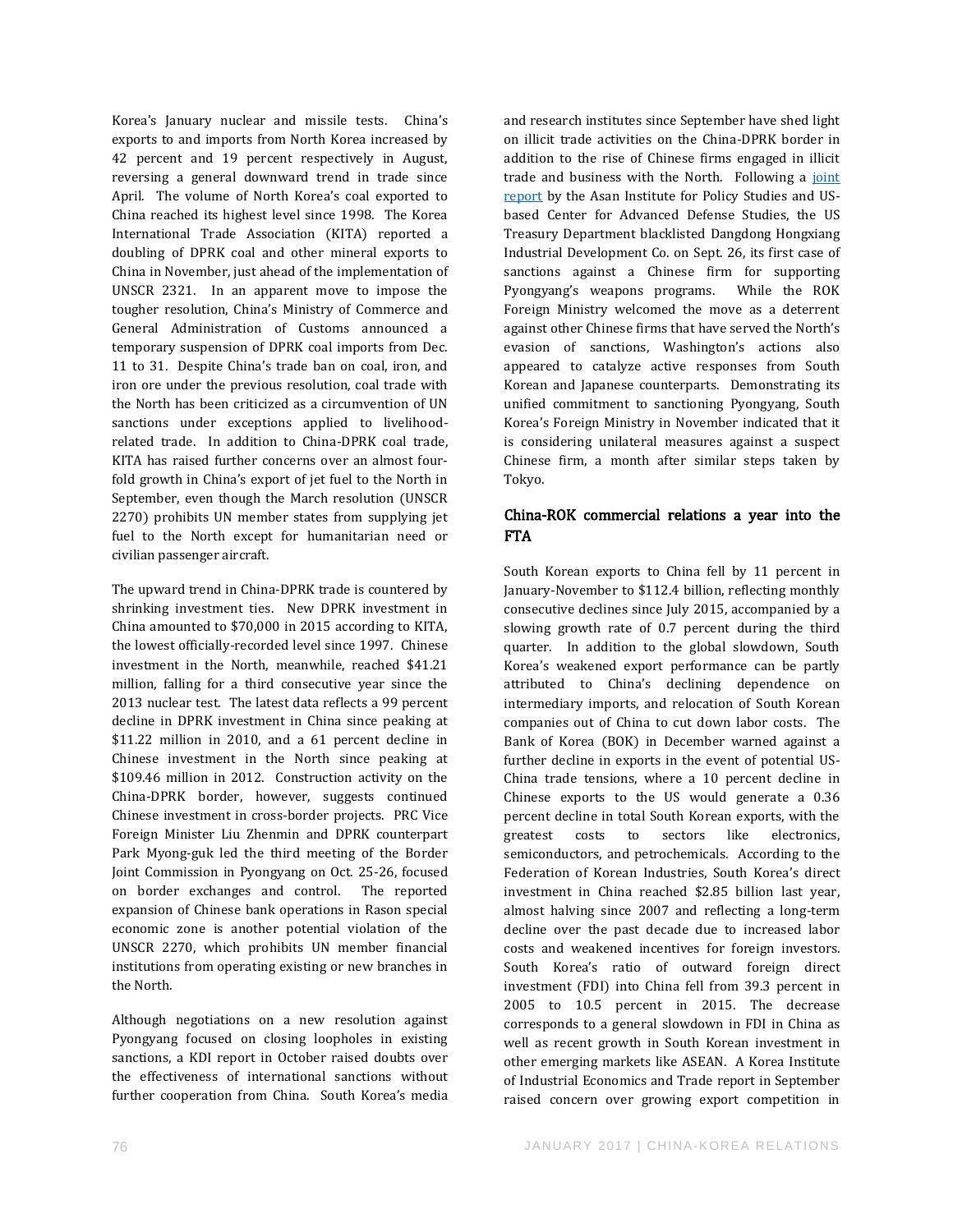ASEAN over the past decade as Chinese exporters have caught up with South Korean rivals particularly in technology goods. Chinese producers have already narrowed the gap in the TV market, taking 31.9 percent of the global market in July-September, an on-year growth from 28.9 percent. China's share approaches the South Korean share of 32.2 percent, a decline from 35.4 percent.

The Korea Institute for International Economic Policy, however, points to positive impacts of the China-ROK free trade agreement (FTA) since it went into effect in December 2015, including a diversification of trade items, 7.8 percent growth in agricultural, fisheries, and forestry exports, and almost doubling of e-commerce sales to 1.2 trillion won (\$1 billion) in January-September, especially in cosmetics and clothing. Chinese direct investment in South Korea increased by 8.5 percent to \$1.66 billion by September 2016, most notably in entertainment and culture sectors. Marking the first anniversary of the FTA and a step toward lowering technical barriers to trade, China and South Korea in December agreed to expand the mutual certification of electronics and electronic products. Talks will begin next year on opening up the service and investment sectors under the FTA, which seeks to remove tariffs on about 90 percent of goods over the next 20 years. PRC and ROK Trade Ministers Gao Hucheng and Joo Hyung-hwan also held the latest round of trade talks with Japanese counterpart Hiroshige Seko in Tokyo on Oct. 29, but progress toward a trilateral free trade deal appears limited given the current hold on summit talks.

Meanwhile, government-led marketing campaigns, the easing of visa procedures, and a weakening Korean won drew a record number of Chinese tourists to South Korea this year until China began to informally discourage Chinese tourism to South Korea in November in response to the THAAD deployment decision. South Korea's Ministry of Culture, Sports and Tourism project Chinese tourist arrivals in 2016 to reach 8.04 million, representing almost half of total foreign tourist arrivals and a 34.4 percent growth from last year. ROK authorities are currently targeting independent travel rather than traditional group packages, with plans next year to issue five-year multiple entry visas to Chinese travelers who buy a package worth more than 3 million won (\$2,491). Credit card expenditures by Chinese traveling to South Korea grew more than five-fold in 2012-2016, amounting to 4.32 trillion won (\$3.95 billion) in the first half of 2016. On the other hand, the growth in crime rates in Chinese tourist hubs like Jeju Island has led to a public outcry over existing visa waiver programs, most recently after a Chinese suspect traveling under the visa-free program, introduced on Jeju in 2002, stabbed to death a 61 year-old South Korean woman who was praying inside a church. The BOK has called for diversifying sources of foreign tourists, citing 6 million Chinese tourist arrivals in South Korea last year, which accounted for 45 percent of all foreign visitors. A vice minister-level bilateral consultative body will be formed in March next year to streamline China-ROK tourism exchanges.

#### Economic implications of China-ROK political tensions

China and South Korea's political fallout has spilled over to the economic arena, in what is viewed as Beijing's retaliation against THAAD. The surge in China's rejections of South Korean food and cosmetics imports from 5 to 26 percent of all Chinese customs rejections from July to August drove initial speculation over Beijing's raising of nontariff barriers to ROK exports. Perceptions of Chinese retaliation have been strongest in the entertainment industry, where tougher regulations on Korean cultural content have been associated with growing anti-Korean sentiment in the PRC government. BOK data indicates a 22 percent monthly decline in South Korean exports of cultural products in September-October to \$51.5 million, the lowest monthly figure since September last year. In South Korean poll results released in September, 64 percent of surveyed entertainment companies claimed that the THAAD controversy has hurt business with China.

According to ROK officials, another consequence of Beijing's perceived restrictions on Korean cultural content is an increase in Chinese plagiarism. South Korean sources claim that at least seven variety programs scheduled to air in China in 2017 are illegal replications of Korean originals. South Korean media portrayals of Chinese retaliation against THAAD have most recently extended to the tourism sector ahead of the Chinese New Year peak season. Beijing on Dec. 30 rejected requests by Korean Air, Asiana Airlines, and Jeju Air to run chartered flights between China and Korea in January, while China Southern Airlines and China Eastern Air withdrew their requests for ROK government approval of similar plans, citing "internal" reasons.

ROK Foreign Ministry officials have publicly voiced their concerns over Beijing's toughened restrictions on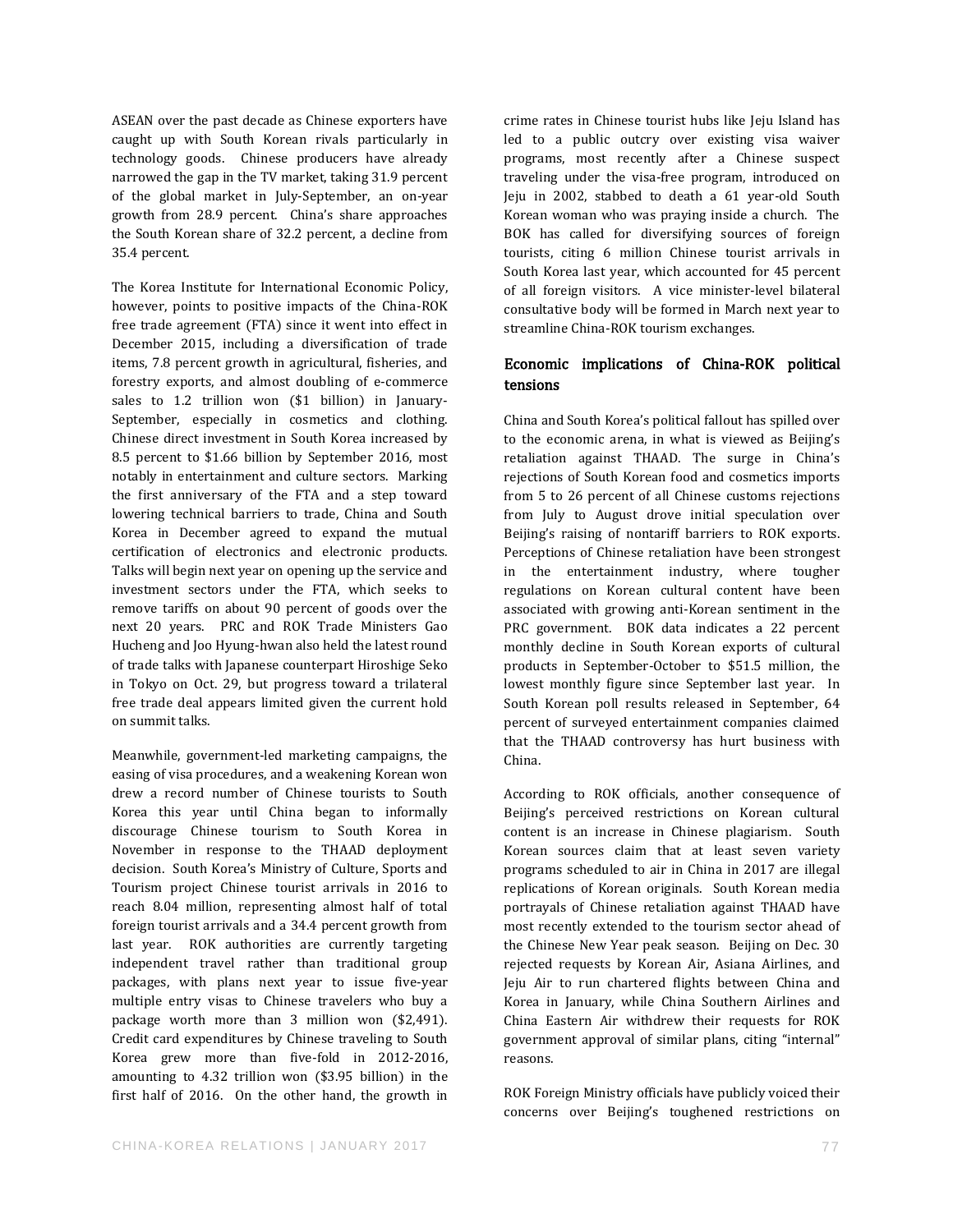Korean cultural products. Accusations over China's economic retaliation against THAAD heightened in late November after China began a tax probe and health and safety inspections of Lotte Group units in China. After ROK Ambassador for Public Diplomacy Cho Hyundong's meeting with PRC Assistant Minister of Foreign Affairs Qian Hongshan in Yangzhou on Nov. 28 on the sidelines of the fourth China-ROK public diplomacy forum, an initiative launched under the Xi and Park governments in 2013 to promote people-to-people ties, the ROK Foreign Ministry raised concerns over "reported Chinese bans" on Hallyu (Korean Wave) events in China. The Korea Tourism Organization explicitly blamed diplomatic tensions over THAAD for the slowing growth rate of the number of Chinese tourists traveling to South Korea, which dropped from a year-on-year increase of 70.2 percent in August to a year-on-year increase of 1.8 percent in November despite overall increases in tourist inflows from other regions. At the closing ceremony of "Visit Korea Year 2016" in Beijing on Dec. 15, China National Tourism Administration Chairman Li Jinzao and ROK Minister of Culture, Sports and Tourism Cho Yoon-sun expressed joint concerns over the negative ramifications of the THAAD dispute for cultural exchanges and overall bilateral relations. Foreign Minister Yun Byung-se during his year-end press conference on Dec. 29 raised the need for private businesses to reduce their reliance on China in preparation for a potential "ripple effect of a discord."

At the same time, South Korean officials have taken cautious steps to mitigate public suspicion over Beijing's effective restrictions on Korean cultural products and tourism exchanges. Vice Foreign Minister Lim Sung-nam at a December forum in Seoul insisted that current challenges should not undermine the progress achieved in the overall strategic cooperative partnership. South Korea's Finance Minister Yoo Il-ho in a ministerial meeting in Seoul similarly warned that political frictions should not tarnish the economic partnership. Chinese officials, on the other hand, have dismissed South Korean accusations of China's retaliation in the economic and cultural sectors. PRC Ambassador to Seoul Qiu Guohong at a business forum in October asserted that the THAAD dispute would not undermine economic cooperation, but also suggested that developments in the US-ROK relationship counter to Chinese interests would compel necessary action from Beijing.

#### Conclusion: future prospects clouded by domestic political turmoil

South Korea's domestic political vacuum following the impeachment of Park Geun-hye on Dec. 9 overshadows prospects for renewing China-ROK relations in the year ahead. Acting President and Prime Minister Hwang Kyo-ahn indicated at the end of the year that he plans to introduce no major reforms in Park's controversial policies, including THAAD deployment. In a [Yonhap](http://english.yonhapnews.co.kr/search1/2603000000.html?cid=AEN20161214009700320) [interview](http://english.yonhapnews.co.kr/search1/2603000000.html?cid=AEN20161214009700320) in December, Director of KDI's Department of North Korean Economy Cho Byun-koo raised the need for Seoul to re-approach North Korea "under the bigger frame of U.S.-China relations" likely to emerge under President-elect Donald Trump, whose engagement of Taiwan President Tsai Ing-wen drove early speculations over Beijing's use of its "North Korea card."

Former DPRK diplomat Thae Yong-ho, in his first press conference since defecting to South Korea in July, stressed Kim Jong Un's commitment to complete nuclear development by the end of 2017 "at all costs" regardless of any economic incentives, citing leadership transitions in Washington and Seoul as an opening for pursuing dialogue with new administrations toward nuclear power status. While the current cycle of DPRK provocations and international sanctions has drawn attention to vital Chinese interests in ensuring stability on the peninsula, Beijing's deteriorating bilateral relationships with the two Koreas and the United States impede immediate regional efforts to break this cycle.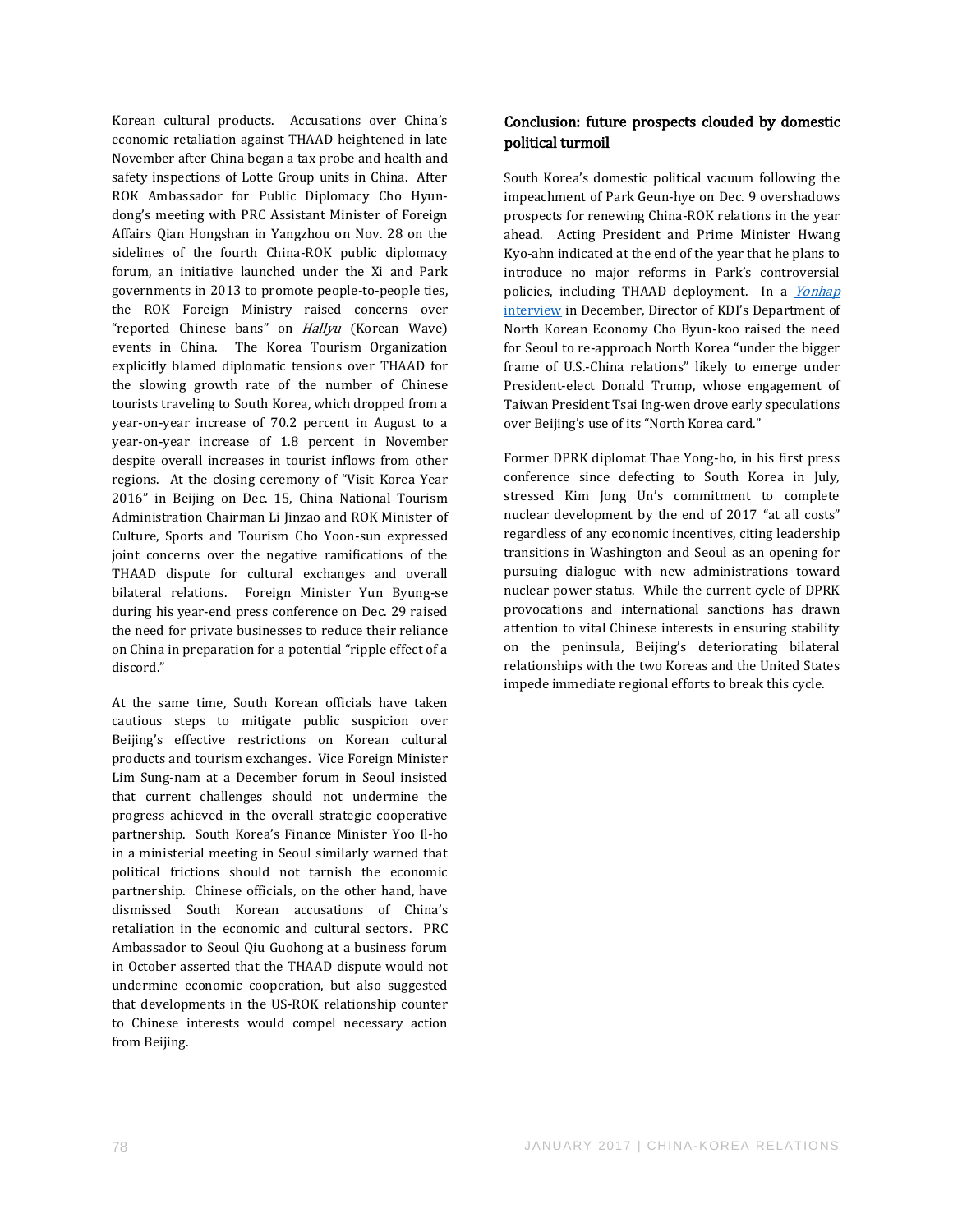## **CHRONOLOGY OF CHINA-KOREA RELATIONS**

#### SEPTEMBER – DECEMBER 2016

Aug. 31-Sep. 1, 2016: Vice Foreign Minister Lim Sung-nam visits China for talks with PRC counterpart Liu Zhenmin in preparation for the Xi-Park summit.

Sept. 5, 2016: President Xi Jinping and President Park Geun-hye meet on the sidelines of the G20 Summit in Hangzhou.

Sept. 5, 2016: North Korea test-fires three midrange Rodong missiles into the East Sea.

Sept. 6, 2016: Presidents Obama and Park meet on the sidelines of ASEAN meetings in Vientiane and stress China's role in sanctioning North Korea.

Sept. 7, 2016: President Park and Premier Li Keqiang attend ASEAN Plus 3 in Vientiane.

Sept. 7, 2016: China's Foreign Ministry reiterates China's opposition to THAAD.

Sept. 8, 2016: China and South Korea join EAS member states in adopting a statement on nonproliferation urging North Korea to abandon its weapons programs.

Sept. 9, 2016: North Korea conducts a fifth nuclear test.

Sept. 10, 2016: ROK Special Representative for Korean Peace and Security Affairs Kim Hong-kyun and PRC counterpart Wu Dawei hold telephone talks.

Sept. 11, 2016: ROK Embassy in China issues a travel advisory to South Koreans traveling near the China-DPRK border.

Sept. 12, 2016: Eight Chinese tourists are arrested for assaulting a South Korean restaurant owner on Jeju Island on Sep. 10.

Sept. 12, 2016: DPRK Foreign Minister Ri Yong Ho arrives in Beijing on his way to Venezuela for the Non-Aligned Movement summit.

Sept. 13, 2016: DPRK ceremonial head of state Kim Yong Nam arrives in Beijing on his way to Venezuela for the Non-Aligned Movement summit.

Sept. 14, 2016: ROK Foreign Minister Yun Byungse holds separate telephone talks with PRC and Russian counterparts Wang Yi and Sergey Lavrov about North Korea's fifth nuclear test.

Sept. 21, 2016: Jeju police announce that it has requested cooperation from Hebei province to investigate a Chinese man suspected of killing a South Korean woman in Jeju on Sep. 17.

Sept. 22, 2016: Special Representative for Korean Peace and Security Affairs Kim Hong-kyun and PRC counterpart Wu Dawei meet in Beijing.

Sept. 22, 2016: PRC, Japanese, and ROK sports ministers hold an inaugural meeting on sports cooperation in Pyeongchang.

Sept. 26, 2016: US imposes sanctions on China's Dandong Hongxiang Industrial Development Company for assisting North Korea's weapons programs.

Sept. 29, 2016: Chinese fishing boat catches fire while operating illegally in South Korea's Exclusive Economic Zone, leaving three dead.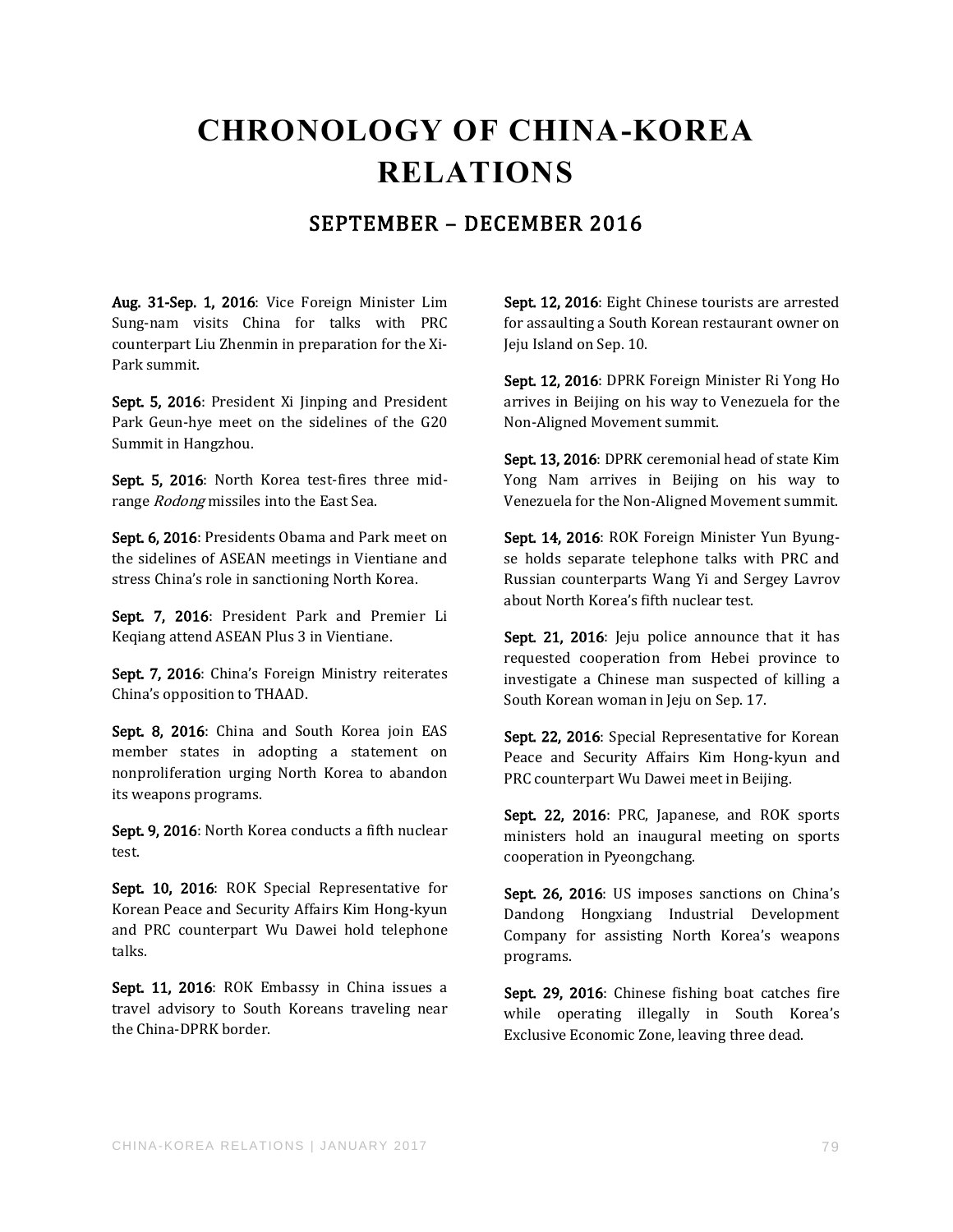Sept. 30, 2016: China's Foreign Ministry expresses opposition to THAAD.

Oct. 1, 2016: Officials confirm the participation of top envoys of China and North Korea in events marking China's National Day in Beijing and Pyongyang.

Oct. 7, 2016: Illegally operating Chinese fishing boat rear-ends and sinks a ROK Coast Guard boat in the Yellow Sea.

Oct. 9, 2016: ROK Foreign Ministry calls in China's consul general in Seoul to protest the Oct. 7 sinking of a ROK Coast Guard boat.

Oct. 10, 2016: South Korea's Presidential office calls Oct. 7 sinking of a ROK Coast Guard boat "regrettable." China's Foreign Ministry calls for South Korean restraint in dealing with incident.

Oct. 11, 2016: ROK Foreign Ministry calls in PRC Ambassador Qiu Guohong in Seoul to protest the Oct. 7 sinking of a ROK Coast Guard boat.

Oct. 11, 2016: ROK Coast Guard announces that it will use force against violent interference with law enforcement by Chinese boats and fishermen.

Oct. 12, 2016: PRC Foreign Ministry calls for restraint in dealing with illegally operating Chinese fishing boats.

Oct. 12, 2016: ROK, PRC, Russian, Mongolian, and Japanese representatives attend a meeting of the Greater Tumen Initiative (GTI) Local Cooperation Committee and the opening of the GTI trade and investment fair in Sokcho.

Oct. 13, 2016: 500 Chinese and South Korean business leaders attend a forum on the China-ROK FTA and other trade negotiations as part of the GTI expo in Sokcho.

Oct. 13, 2016: ROK Foreign Ministry again calls in China's consul general in Seoul to protest the Oct. 7 sinking of a ROK Coast Guard boat.

Oct. 13, 2016: South Korean political parties criticize China's reluctance to apologize for the sinking of a ROK Coast Guard boat.

Oct. 17, 2016: PRC Defense Ministry calls for restraint in response to US-ROK joint naval drills.

Oct. 19-21, 2016: PRC Assistant Foreign Minister Kong Xuanyou meets Deputy Foreign Minister Kim Hyong-zhin and Vice Foreign Minister Lim Sung-nam in Seoul.

Oct. 21, 2016: South Korean prosecutors indict captain of a Chinese fishing boat for obstruction of justice and professional negligence.

Oct. 22, 2016: Hwaseong Mayor Chae In-seok and Shanghai Normal University President attend an unveiling ceremony of comfort women statues erected on the university campus.

Oct. 25-26, 2016: PRC Vice Foreign Minister Liu Zhenmin and DPRK counterpart Park Myong-guk lead the third meeting of the Korea-China Border Joint Commission in Pyongyang.

Oct. 27, 2016: PRC Defense Ministry expresses concern over planned joint military exercises between South Korea, the United States, and Japan.

Oct. 29, 2016: PRC, Japanese, and ROK trade ministers hold annual trilateral talks in Tokyo.

Nov. 1, 2016: ROK Coast Guard uses machine gun to warn Chinese fishing boats operating illegally near Incheon. China's Foreign Ministry calls in ROK Ambassador Kim Jang-soo.

Nov. 4, 2016: China's Foreign Ministry expresses opposition to the ROK Coast Guard's use of force against illegally operating Chinese fishermen.

Nov. 4, 2016: China's Foreign Ministry expresses opposition to THAAD deployment after USFK Commander Gen. Vincent Brooks indicates THAAD would be deployed in 8-10 months.

Nov. 12, 2016: ROK Coast Guard fires a machine gun to warn 30 Chinese fishing boats.